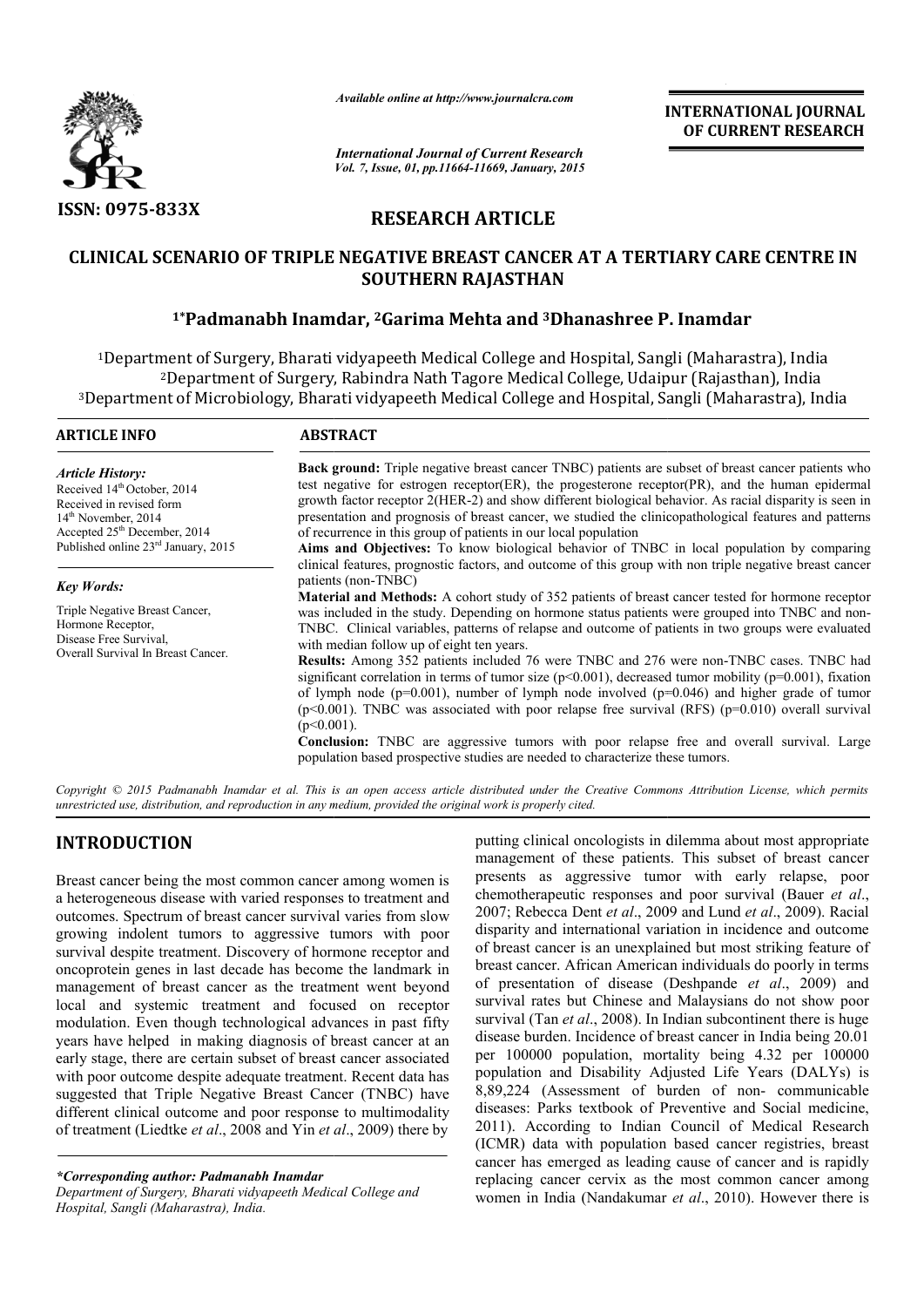scarcity of data available about behavior of these tumors in our population. So the main objective of our study was to know the behavior and prognosis of TNBC as compared to non-TNBC tumors with respect to clinicopathological features, relapse free survival (RFS) and overall survival (OS) in our homogeneously treated population at a single institution.

### **MATERIALS AND METHODS**

We conducted observational study of patients of breast cancer treated at The Breast Clinic, in Department of Surgery, Rabindranath Tagore Medical College, Udaipur, Rajasthan, the only tertiary care hospital in Southern Rajasthan. Data collection of breast cancer was started in 2002 and continued with follow up till 2012. Patients whose receptor testing was performed were included in the study. Base line data collected included demographic characteristics (residence, age at diagnosis, education, socioeconomic status, age of menarche, age at first child, menopausal status), tumor characteristics (tumor size, location, mobility, associated skin changes, histology), lymph node positivity, metastasis, receptor status, grade of tumor. Data as per records were meticulously entered initially in breast cancer registers and later track of records was kept using Microsoft access software. Patients were staged according to standard tumor lymph node and metastasis (TNM) staging.

Socioeconomic status, rural and urban distributions were noted. Tumor size was based on pathological reports and Bloom Richardson scoring (BRS) was used for grading of tumor. Receptor assay was performed by using Immunohistochemistry (IHC) analysis on formalin fixed, paraffin embedded breast cancer tissue. Based on IHC assay ER, PR status in which a report of 10% or greater of cells that had nuclear staining for ER and PR was considered positive. Detection system used was HRP Polymer using anti ER antibody and anti PR antibody (clone for ER antibody was ER-SP1 and PR antibody was SP2). The HER2/neu oncoprotein amplification was demonstrated by IHC method and proportion of membrane staining scored from 0 to 3+. For our study purpose only 3+ staining was considered over expression and weak staining (2+) and incomplete staining was considered negative result. Patients with Estrogen receptor (ER) negative, Progesterone Receptor (PR) negative and HER-2 negative were grouped as TNBC. Non TNBC group was identified either Hormone receptor positive or HER-2 positive Relapse free survival (RFS) was measured from date of first definitive treatment to date of first relapse or death from any cause. Overall Survival (OS) was measured from date of diagnosis to the date of death from any cause. Post operative adjuvant chemotherapy was instituted according to National Cancer Center Network (NCCN) guidelines with anthracycline and taxanes based chemotherapy. Duration of follow up was from december 2001 to december 2011 and Survival data were collected through telephonic contact, postal enquiry or during follow up visit.

#### **Statistical analysis**

Base line demographic variables and tumor characteristics were compared between TNBC and non- TNBC group using *t* test for means and Chi Square test for frequency variables. Results were considered significant with  $p < 0.05$  and highly significant when  $p < 0.01$ . Kaplan-Meir survival analysis done to know overall survival, relapse free survival and The Log Rank test was done know the statistical significance of differences observed between the groups. In order to determine significance of prognostic factors with RFS and OS, Cox regression model with multivariate analysis was used. Data were analyzed using SPSS soft ware for windows version 17(SPSS, Inc, Chicago, IL, USA).

### **RESULTS**

Out of 1382 patients of breast cancer treated at our institution, 352 patients with receptor assay were included in the study. Among 352 patients included in study 76 (21.6%) were TNBC and 276 (78.4%) were Non TNBC patients. The median age for breast cancer presentation was 50 years with average age 49.73 years (49.5 $\pm$  10.7) in non TNBC group and 50.63 years  $(50.4 \pm 10.9)$  in TNBC group  $(p=0.91)$ . The clinicopathological features of patients are summarized in Table 1. Nearly half of patients, 175 (49.7%) belonged to rural background and 177 (50.3%) were from urban area and the distribution among the two groups was significant  $(\leq p=0.001)$ . Most of the patients, 230 (65.3%) were in stage II and 121 (34.4%) in stage III, and only 1 patient in stage I. Stage IV patients with poor survival were excluded from the survival analysis. 304 patients underwent Modified Radical Mastectomy (MRM), 48 patients Breast Conservation surgery (BCT). Among 328 patients who underwent adjuvant systemic chemotherapy 38 patients were managed with CMF regimen (mainly in 90s), 235 with anthracycline based regimen (CAF or CEF), 47 patients with combination of anthracycline and taxanes and 8 patients with only taxanes. Median duration of follow up was 80 months (range 1 to 120 months) and 65 (18.5%) patients had relapse of disease during follow up period.

ER positivity was seen in 136 patients and PR positivity in 147 patients and HER-2 positivity in 203 patients. When clinicopathological features were compared we found that TNBC correlated with large size (mean size 6.55 cm), which was statistically significant (p=0.001), decreased lump mobility (p =0.001), clinically palpable lymph nodes (p=0.010), fixation of tumor (p < 0.001), histologically positive lymph node (p=0.046), higher grade of tumor (p<0.01). Survival analysis using Kaplan – Meier plot showed poor survival in TNBC group for RFS and OS (p=0.010 and p=0.001 respectively). The plots are shown in Fig 1 and Fig 2. On multivariate Cox regression analysis for Relapse Free Survival, menopausal status (p=0.007), tumor size (0.018), progesterone receptor (p=0.006) were correlated with shorter RFS. On multivariate Cox regression analysis for Overall Survival, Age ( $p=0.032$ ), menopausal status ( $p=0.010$ ), size of tumor ( $p=0.005$ ) and grading of tumor ( $p=0.021$ ) correlated with poor overall survival. Results of both analyses are depicted in Table 2 and Table 3.

### **DISCUSSION**

Genetic and molecular studies based on DNA microarray technology have proved beyond doubt that breast cancer is heterogeneous.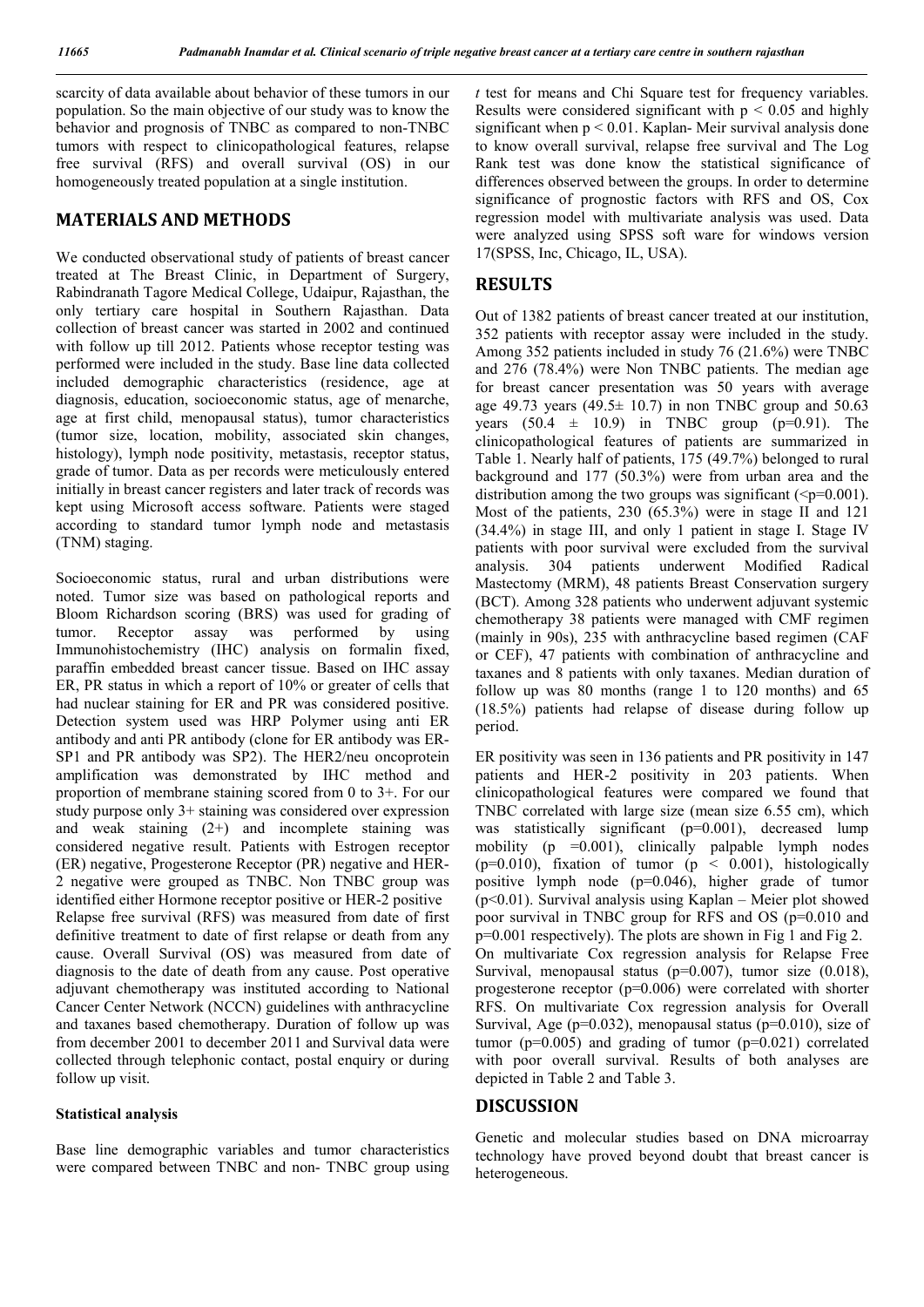|                |                                   | $TNBC$ (n= 76)   | NON TNBC $(n=276)$ | p                |  |
|----------------|-----------------------------------|------------------|--------------------|------------------|--|
| $\mathbf{1}$   | Age(mean in years)                | 50.63            | 49.73              | 0.91             |  |
| $\overline{c}$ | Residence                         |                  |                    |                  |  |
|                | rural                             | 63               | 112                | $\boldsymbol{0}$ |  |
|                | urban                             | 13               | 164                |                  |  |
| 3              | Menopausal status                 |                  |                    |                  |  |
|                | Pre-Menopausal                    | 29               | 107                | 0.517            |  |
|                | Post-Menopausal                   | 47               | 169                |                  |  |
| 4              | Age of menarche (mean, in years)  | 14.9             | 15.23              | 0.591            |  |
| 5              | Age at first child(mean, in years | 19.4             | 20.4               | 0.034            |  |
| 6              | Parity                            |                  |                    |                  |  |
|                | $<$ 3                             | 54               | 193                | 0.485            |  |
|                | > 3                               | 22               | 83                 |                  |  |
| 7              | Tumor size (mean, in cm)          | 6.55             | 4.19               | $\boldsymbol{0}$ |  |
| 8              | Fixation of Lymph node            |                  |                    |                  |  |
|                | fixed                             | 59               | 14                 | 0.001            |  |
|                | not fixed                         | 17               | 262                |                  |  |
| 9              | Metastasis                        |                  |                    |                  |  |
|                | lung                              | ${\bf 08}$       | ${\bf 08}$         |                  |  |
|                | liver                             | 13               | $02\,$             |                  |  |
|                | bone                              | 8                | 05                 |                  |  |
|                | multiple                          | 17               | 04                 |                  |  |
|                | spine                             | 00               | 01                 |                  |  |
|                | brain                             | 01               | 00                 |                  |  |
|                | others                            | 03               | ${\bf 00}$         |                  |  |
|                | No metastasis                     | 226              | 56                 |                  |  |
| 10             | Clinical Stage                    |                  |                    |                  |  |
|                | $\mathbf{1}$                      | $\boldsymbol{0}$ | $\mathbf{1}$       | $\boldsymbol{0}$ |  |
|                | $\sqrt{2}$                        | 13               | 217                |                  |  |
|                | $\overline{3}$                    | 63               | 58                 |                  |  |
| 11             | Tumor mobility                    |                  |                    |                  |  |
|                | yes                               | 16               | 273                | 0.001            |  |
|                | no                                | 60               | 3                  |                  |  |
| 12             | Chemotherapy                      |                  |                    |                  |  |
|                | <b>CMF</b>                        | 15               | 23                 |                  |  |
|                | CAF / CEF                         | 49               | 186                |                  |  |
|                | PACLITAXEL                        | $\mathfrak{Z}$   | 5                  |                  |  |
|                | PACLITAXEL+EPIRUBICIN             | 6                | 41                 |                  |  |
|                | <b>NONE</b>                       | 3                | 21                 |                  |  |
| 13             | HPA Grade                         |                  |                    |                  |  |
|                | I                                 | $\boldsymbol{0}$ | 93                 | 0.001            |  |
|                | $\rm II$                          | 12               | 148                |                  |  |
|                | $\rm III$                         | 64               | 34                 |                  |  |
|                | none                              | $\boldsymbol{0}$ | $\mathbf{1}$       |                  |  |
| 14             | Estrogen receptor (ER)            |                  |                    |                  |  |
|                | positive                          | $\boldsymbol{0}$ | 136                | 0.001            |  |
|                | negative                          | 76               | 140                |                  |  |
| 15             | Progesterone receptor (PR)        |                  |                    |                  |  |
|                | positive                          | $\boldsymbol{0}$ | 147                | 0.001            |  |
|                | negative                          | 76               | 129                |                  |  |
| 16             | Her-2/neu receptor (HER-2)        |                  |                    |                  |  |
|                | positive                          | $\boldsymbol{0}$ | 203                | 0.001            |  |
|                | negative                          | 76               | 73                 |                  |  |
| 17             | Radiotherapy                      |                  |                    |                  |  |
|                | yes                               | 72               | 262                | 0.57             |  |
|                | no                                | $\overline{4}$   | 14                 |                  |  |
| 18             | Hormonal therapy                  |                  |                    |                  |  |
|                | yes                               | 49               | 120                | 0.001            |  |
|                | no                                | 27               | 156                |                  |  |
| 19             | Outcome                           |                  |                    |                  |  |
|                | Expired                           | 26               | 30                 | 0.001            |  |
|                | Lost                              | 12               | 14                 |                  |  |
|                | Well                              | 38               | 232                |                  |  |
| 20             | relapse free survival             | 55               | 232                | 0.029            |  |
|                | no relapse<br>relapse             | 21               | 44                 |                  |  |
| 21             | overall survival                  |                  |                    |                  |  |
|                | expired                           | 26               | 30                 | 0.001            |  |
|                |                                   |                  |                    |                  |  |

survived 246

# **Table 1. Clinicopathological characteristics of study patients**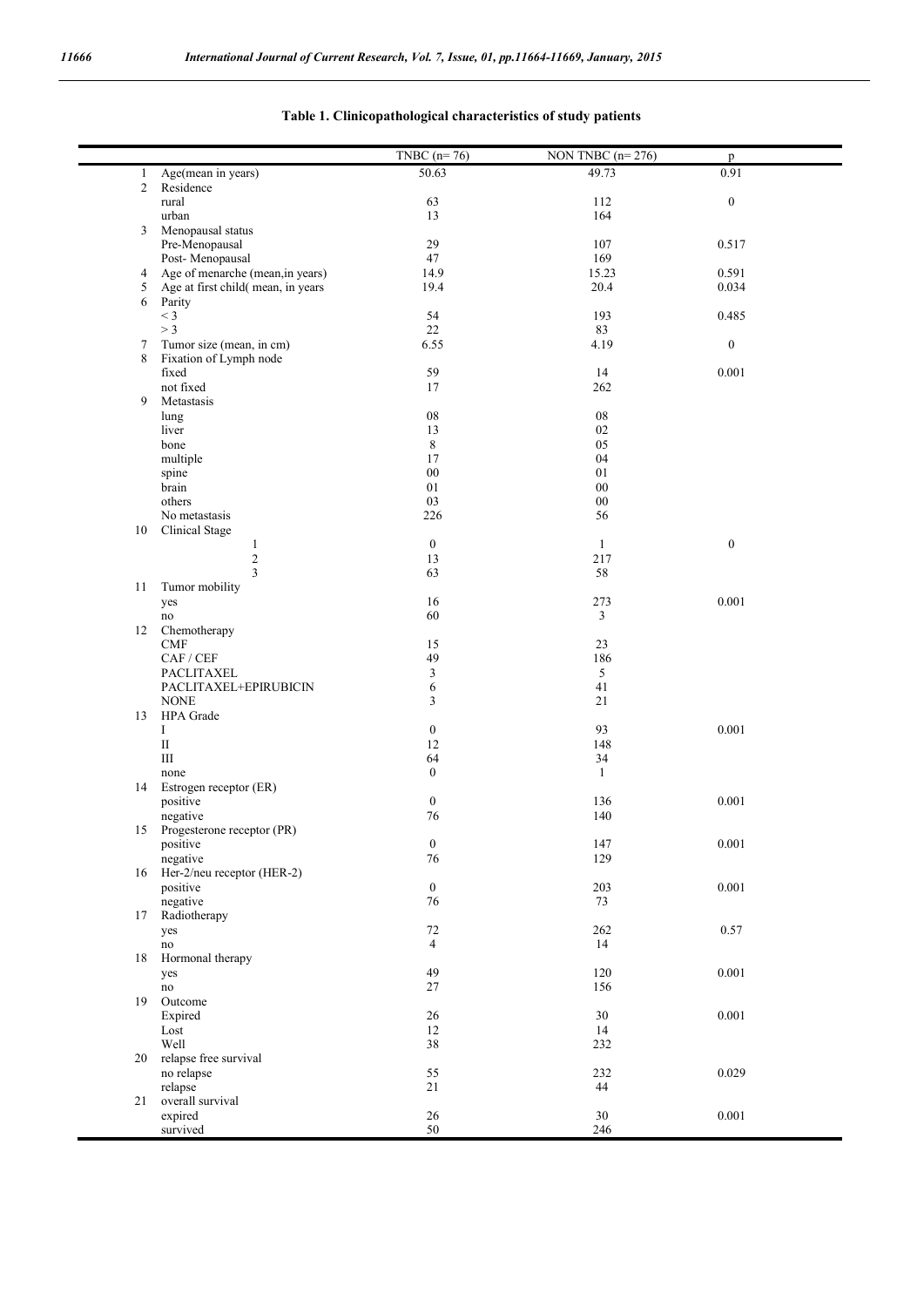**Table 2. Independent variables related to relapse free survival (Cox multivariate analysis)**

**Table 3. Independent variables related to overall survival (Cox multivariate analysis)**

|             | S E   | Hazard Ratio | p value |
|-------------|-------|--------------|---------|
| <b>TNBC</b> | 1.26  | 3.82         | 0.287   |
| age         | 0.046 | 1.043        | 0.363   |
| menopausal  | 0.901 | 11.43        | 0.007   |
| size        | 1.351 | 0.041        | 0.018   |
| ER          | 1.175 | 0.722        | 0.781   |
| PR          | 1.069 | 18.66        | 0.006   |
| Her2/nue    | 1.125 | 2.426        | 0.431   |
| lymph node  | 0.756 | 3.913        | 0.071   |
| grading     | 0.707 | 1.097        | 0.896   |

|                   | S E   | Hazard Ratio | value |
|-------------------|-------|--------------|-------|
| <b>TNBC</b>       | 2.52  | 3.093        | 0.654 |
| age               | 0.049 | 1.111        | 0.032 |
| menopausal status | 0.954 | 11.865       | 0.01  |
| size              | 0.98  | 0.064        | 0.005 |
| <b>ER</b>         | 1.815 | 4.702        | 0.394 |
| <b>PR</b>         | 1.577 | 0.673        | 0.801 |
| Her2/neu          | 2.24  | 2.565        | 0.674 |
| lymph node        | 0.795 | 0.395        | 0.243 |
| grading           | 0.998 | 0.1          | 0.021 |



**Fig. 1. Kaplan Meier survival curve for prediction of relapse free survival (RFS)**



**Fig. 2. Kaplan Meier survival curve for prediction of overall survival (OS)**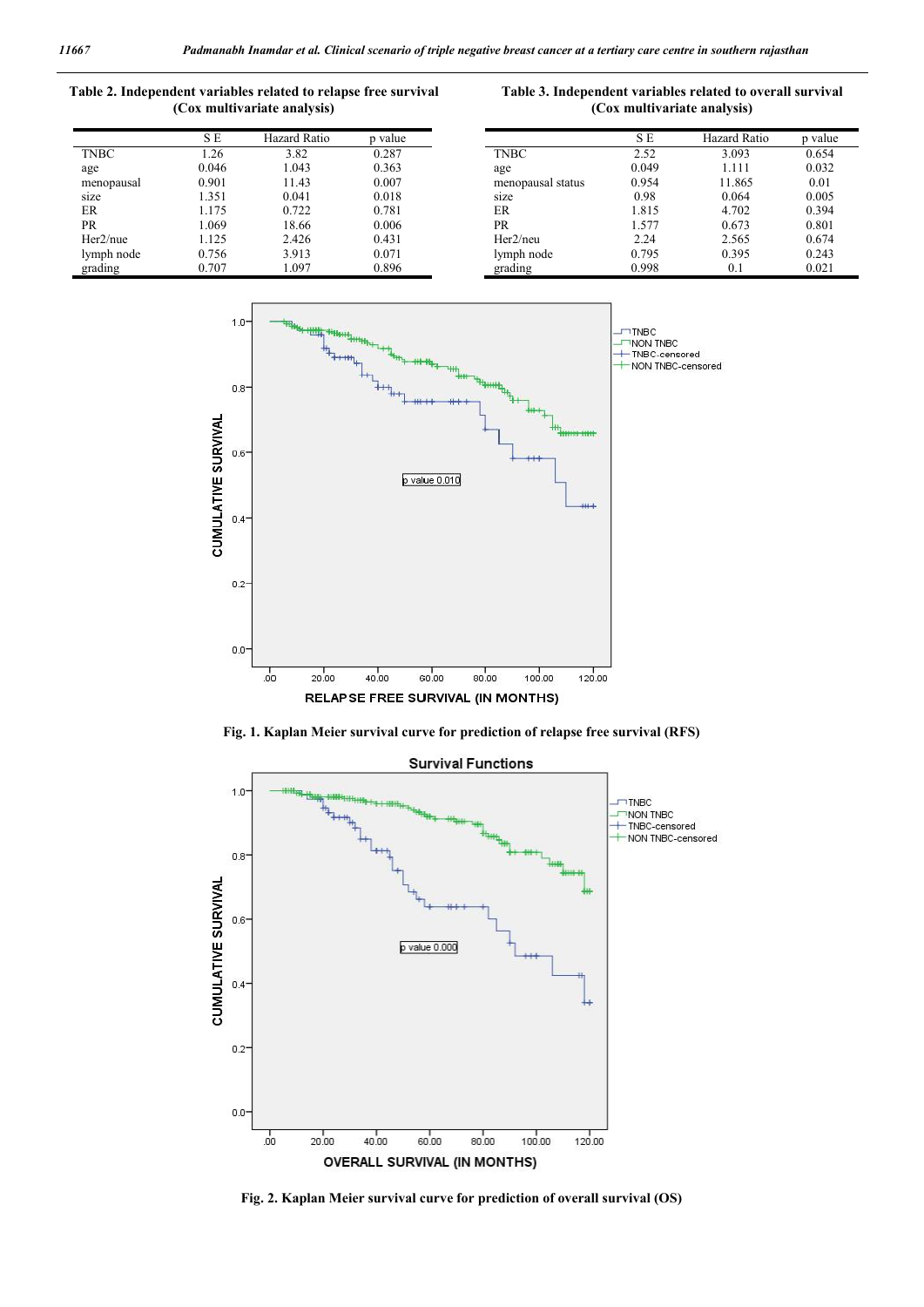Receptor classification of breast cancer has raised several questions regarding patient treatment and prognosis as tumor biology differs in each group. It is complicated by racial disparity in presentation and outcome. This clinically challenging entity is an area of active research. We undertook this study to see risk profile and outcome in our patients as compared to western population. Age, parity, race, age at menarche, age at time of first child, menopausal status and socioeconomic status are significantly associated with development of TNBC (Amend *et al*., 2006; Carey *et al*., 2006; Carrizosa and Carey, 2005 and Whitworth, 2006). Among race African American women have high prevalence, low socioeconomic status, young age at presentation and worst survival (Bauer *et al*., 2007 and Morris *et al*., 2007). Recently high parity, nulliparity, early age of first child has been shown to be important risk factor for TNBC (http://www. medscape.com/viewarticle/738415). Our study however showed predominance of breast cancer in middle age in both the groups  $(p=0.91)$  and no significance with regard to parity, age at menarche, socioeconomic status.

Age at first child happened to be significantly associated between the two groups (p=0.034) with TNBC patients having younger age (mean=19.4 years) of bearing first child compared to non TNBC (mean=20.4 years). Perou *et al*. (2000) were the first group of researchers to describe various molecular subtypes of breast cancer. In this study we included only TNBC group which is different from "basal like" phenotype group. Although most triple negative are clustered with basal like group, these terms cannot be used synonymously as there is up to 30 % discordance between the two groups (Bertucci *et al*., 2008; Cleator *et al*., 2007; Kreike *et al*., 2007 and Nielsen *et al*., 2004). TNBC is only clinical assay based definition where as "basal-like" is defined on basis of microarray or comprehensive gene expression profiling. Classically basal like breast cancers have been characterized by low expression of ER, PR and HER2 and high expression of CK5, CK14, caveolin-1, CAIX, p63 and epidermal growth factor receptor (EGFR) (Swain, 2008 and Rakha *et al*., 2008).

TNBC are characterized by aggressive histology, large tumor size and node positivity and higher grade (Carey *et al*., 2006 and Dent *et al*., 2007). In our study also TNBC group had large tumor at presentation (mean size= 6.5cms), decreased tumor mobility, fixation of lymph node in axilla at presentation, higher pathological grades. Triple negative tumors have demonstrated poor prognosis with high recurrence rates and low survival. Although most of the relapses in our study occurred in first 3 years (mean 17.6 months), TNBC was not prognostic factor for RFS which is similar to views expressed by other Asian authors (Tan *et al*., 2008 and Miller *et al*., 2007). Statistically significant poor Overall survival  $(p= 0.001)$ was noted in TNBC group compared to non TNBC which is in accordance with western studies (Liedtke *et al*., 2008; Mersin *et al*., 2008 and Fulford *et al*., 2007). However our results differ from other Asian studies (Yin *et al*., 2009 and Tan *et al*., 2008). Even though much has been debated regarding TNBC subgroup it is essential that we understand the molecular characteristics of this group and determine accurate markers which may be used in identification and treatment of this group as there is significant overlap between this group and

"basal like" tumors. Also there is need to invent and develop novel molecular targeted therapy against this group as these tumors are resistant to most chemotherapy regimens with poor survival (Tan *et al*., 2008). Promising targeted strategies include EGFR inhibitors like Cetuximab (O'Shaughnessy *et al*., 2007), PARP inhibitors (Kopetz *et al*., 2008), antiangiogenic agents like bevacizumab (Miller *et al*., 2007), used alone or in combination with platinum group of molecules (carboplatinum) is an area of fertile research. We acknowledge the limitations of our study which has small sample size. We did not evaluate role of obesity and body mass index (BMI) in present study and few patients were lost to follow up (10.9%). In conclusion our study indicates that triple negative patients have aggressive clinicopathological characters compared to non triple negative group and show poor relapse free survival and overall survival. Fertile research needs to be done in India to invent novel molecular targeted therapy and new chemotherapy strategy against this group. Conflict of interest: The authors do not have any disclosable interest

### **REFERENCES**

- Amend, K., Hicks, D., Ambrosone, C. 2006. Breast cancer in African-American women: differences in tumor biology from European-American women. *Cancer Res*., 66:8327– 8330.
- Assessment of burden of non- communicable diseases: Parks textbook of Preventive and Social medicine. 21<sup>st</sup> edn 2011; 353 - 362
- Barbara Boughton Identifying Risk Factors for Triple-Negative Breast cancer http://www.medscape.com/ viewarticle/738415 accessed online saturday, 05/03/2011 08.20 pm.
- Bauer, KR., Brown, M., Cress, RD., Parise, CA., Caggiano, V. 2007. Descriptive analysis of estrogen receptor (ER) negative, progesterone receptor (PR)-negative, and HER2 negative invasive breast cancer, the so-called triplenegative phenotype: a population-based study from the California cancer Registry. *Cancer*, May 1; 109(9):1721- 8.
- Bertucci, F., Finetti, P., Cervera, N., Esterni, B., Hermitte, F., Viens, P. and Birnbaum, D. 2008. How basal are triple-negative breast cancers? *Int J Cancer*, Jul 1; 123(1):236-40.
- Carey, L., Perou, C., Livasy, C. *et al*. 2006. Race, breast cancer subtypes, and survival in the carolina breast cancer study. *JAMA,* 295:2492–2502.
- Carey, LA., Perou, CM., Livasy, CA., Dressler, LG., Cowan, D., Conway, K., Karaca, G., Troester, MA., Tse, CK., Edmiston, S., Deming, SL., Geradts, J. *et al*. 2006. Race, breast cancer subtypes, and survival in the Carolina Breast Cancer Study. JAMA. Jun 7;295(21): 2492-502.
- Carrizosa, DR. and Carey, LA. 2005. Adjuvant systemic therapy in young women. *Breast Dis*., 23:67–71.
- Cleator S, Heller W, Coombes R. Triple-negative breast cancer: Therapeutic options. *Lancet Oncol*., 2007 Mar; 8(3): 235-44.
- Dent, R., Trudeau, M., Pritchard, KI., Hanna, WM., Kahn, HK., Sawka, CA., Lickley, LA., Rawlinson, E., Sun, P.